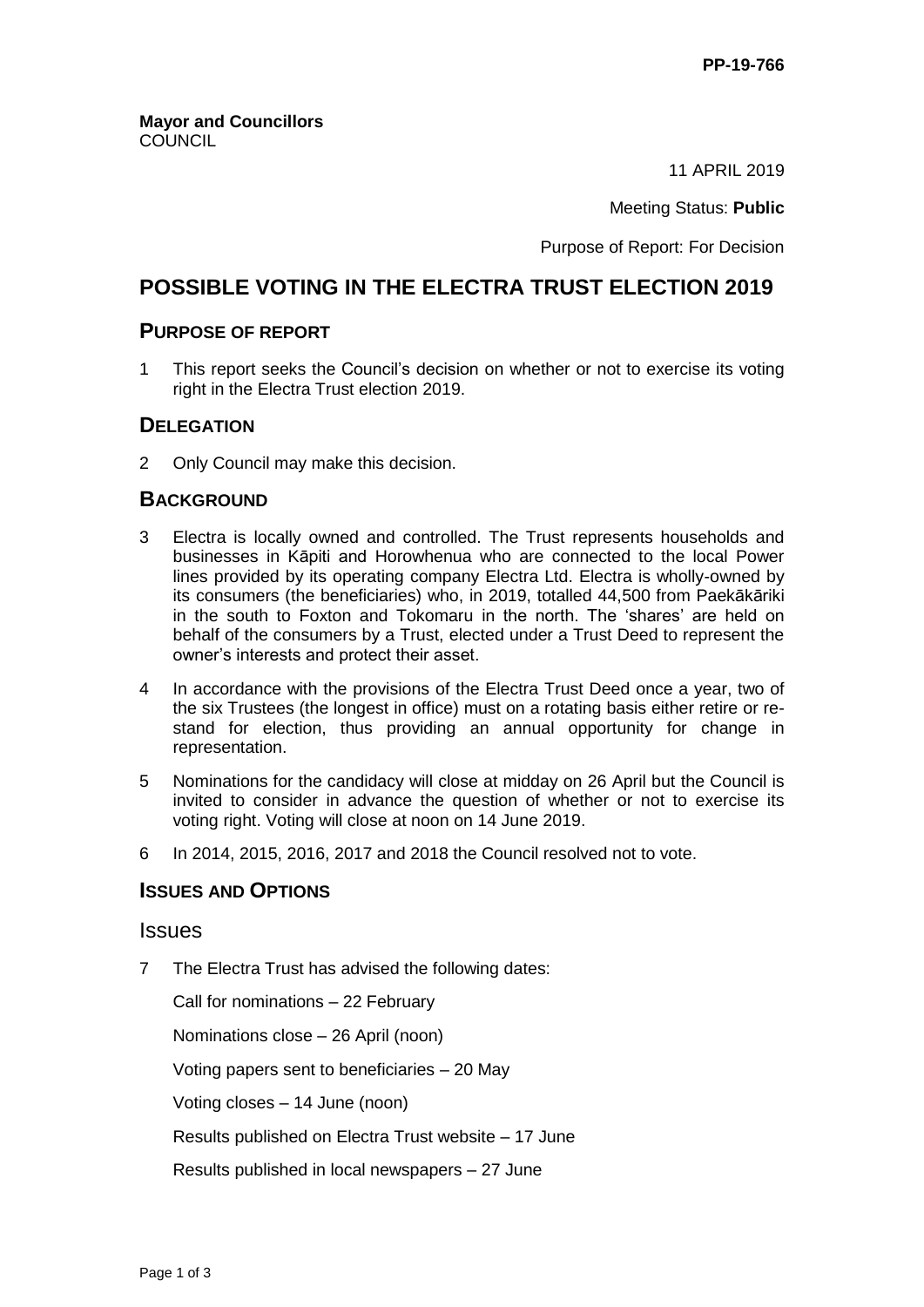Results announced at Electra Trust AGM – 26 July

- 8 The Trustees elect a Chair after each AGM. Sharon Crosbie CNZM OBE of Manakau is the current Chair, and the Trustees are Lindsay Burnell QSM of Ohau, Ray Latham of Paraparaumu, John Yeoman BBS ACA FCIS of Paraparaumu, Brendan Duffy ONZM,JP of Levin. Cr Janet Holborow is also a Trustee having been elected in 2018.
- 9 For the 2019 election, as the Council has 301 ICPs it will receive 301 voting papers on which two votes each could be cast (or a total of 602 votes). For the year ending 30 June 2018 Council spent \$2,171,790 including GST on electricity (compared with \$2,046,750 in the previous year).
- 10 If Council decides to vote it may wish to do so in a public excluded session. The grounds for public exclusion could be under clause  $7(2)(f)(i)$  of the Local Government Official Information and Meetings Act 1987: 'to maintain the effective conduct of public affairs through… the free and frank expression of opinions by or between or to members or officers or employees of any local authority.'
- 11 If the Council decides not to exercise its right to vote no further action will be required.

## **CONSIDERATIONS**

### Policy considerations

12 There are no policy considerations.

#### Legal considerations

13 There are no legal considerations.

#### Financial considerations

14 There are no financial considerations.

#### Tāngata whenua considerations

15 There are no tāngata whenua considerations.

## **SIGNIFICANCE AND ENGAGEMENT**

#### Significance policy

16 This matter has a low level of significance under Council policy.

## Consultation already undertaken

17 No consultation is required.

## Engagement planning

18 An engagement plan is not needed to implement this decision.

## **Publicity**